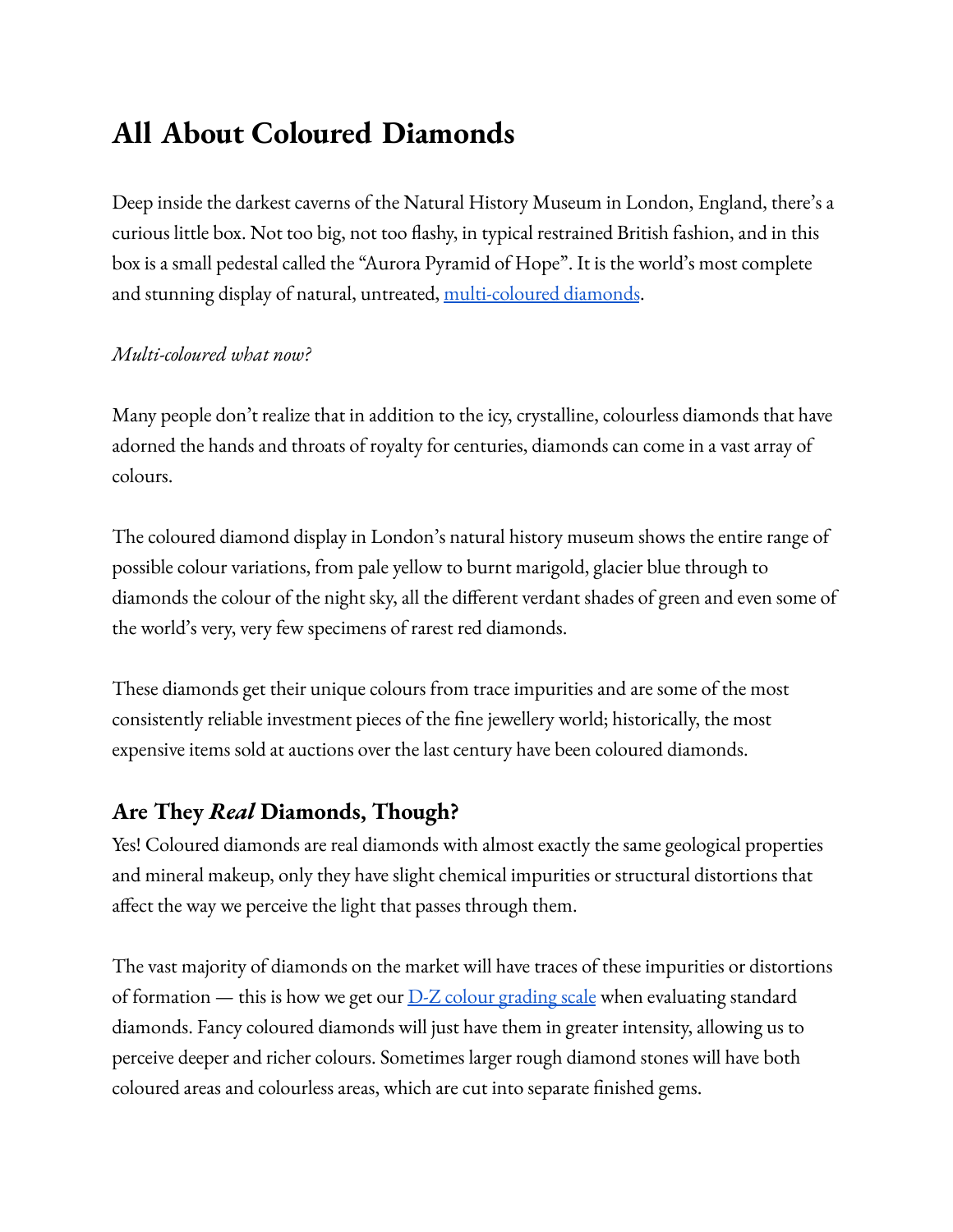# **How Are Colored Diamonds Formed?**

Coloured diamonds are born deep within the earth in the same way as standard colourless or near-colourless diamonds: intense heat and pressure over a very long time that causes the crystallization of atoms of pure carbon.

Colour can be created in diamonds in one of two ways: the first is with the inclusion of trace elements that change the body colour of the diamond, usually nitrogen (which causes yellowish tints), or boron (which causes blueish tints).

The second is by inconsistencies in the way the diamond forms in the earth. As you may know, light is actually made up of a whole range of rainbow colours usually imperceptible to the human eye. Certain distortions of a diamond's crystal lattice, or the way the atoms fit together, can cause the light entering the stone to break up and reflect back at us differently. Thus, we perceive certain colours more strongly than others. This is called *selective absorption.*

A talented and experienced stonecutter can make the most of this by cutting a deeper pavilion (the lower pointed part of the diamond) or by adjusting the way the girdle is cut and polished (the "belt" that runs around the center in between the upper and lower halves) to manipulate the way light travels through the stone.

# **How Are Colored Diamonds Graded?**

Grading standard colourless diamonds and fancy coloured diamonds have some similarities and some differences. The most important quality considerations are:

## **Carat Weight**

Just like with standard colourless diamonds, the size and weight of the diamond plays an enormous role in its value. All of the record-breaking, headline-making, major player sales of coloured diamonds over the years have been in substantial sizes over five carats. Rarity is a consideration when looking at size; coloured diamonds are already so uncommon, and to find them in sizes over a half carat is almost unheard of.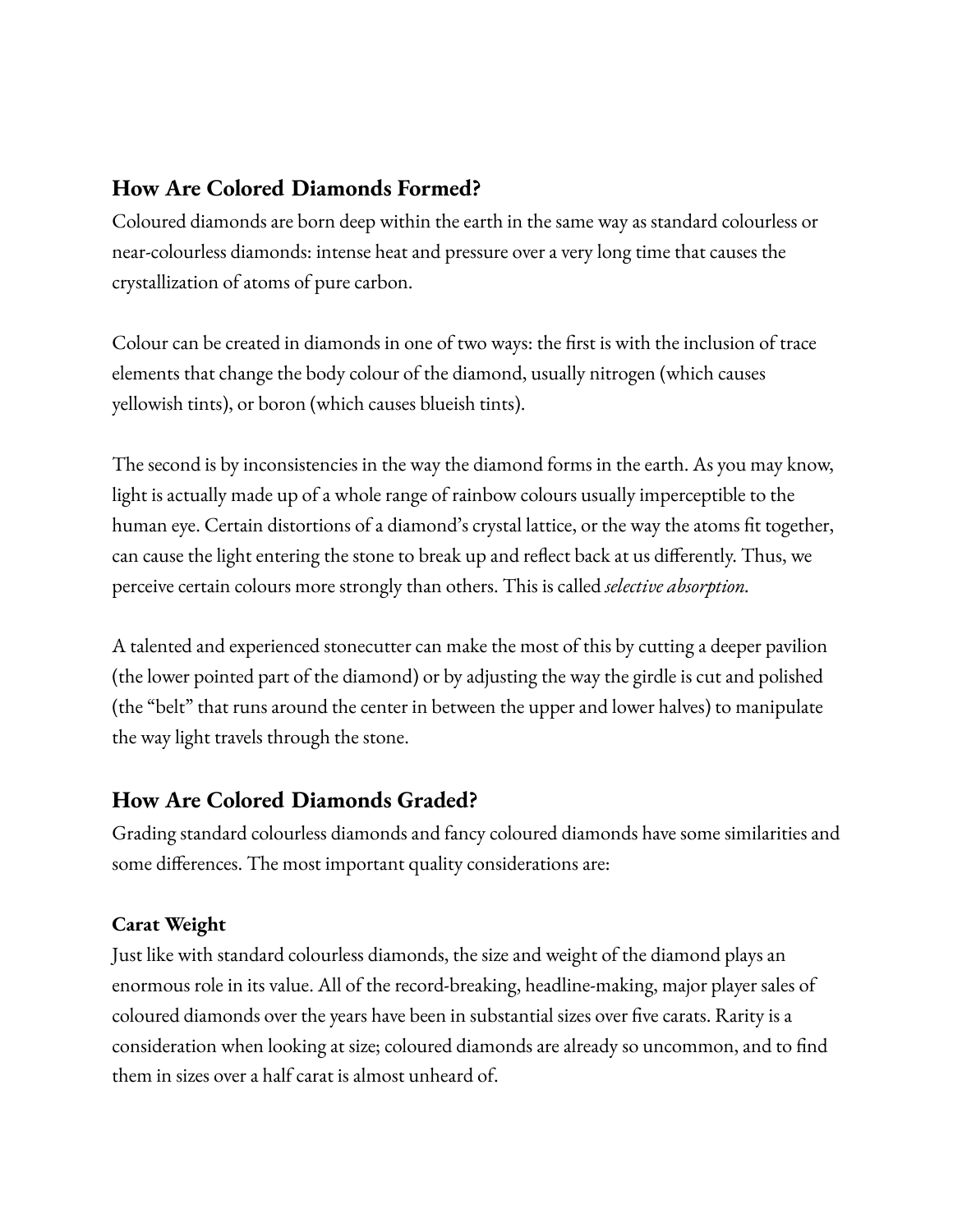## **Cut**

Both standard colourless diamonds and coloured diamonds are given a cut grade based on how well proportioned the facets are and how effectively the cut interacts with the light. In colourless diamond grading, the cut is possibly the number one most important factor in a diamond's beauty.

However, cut grading tends to be a little bit more complicated when evaluating coloured diamonds, because so much of the cutting and polishing process prioritizes getting the best body colour and may be approached a bit differently. Only the very best in the industry are able to evaluate their rough diamond and find the best way to show its natural colour to its absolute best potential, while still guarding against loss of carat weight and breakage.

# **Clarity**

Clarity is an important consideration for both standard colourless diamonds and coloured ones. High quality diamonds of any colour should be clear, uniform, and free of visible impurities. The exceptions to this rule are black and white coloured diamonds — the unique properties of both come from their pattern of clarity characteristics.

However, remember that an intensely-coloured diamond with an undesirable clarity grade will nearly always be worth more than an internally flawless diamond with a weak, washed out colour.

# **Hue**

Here's where our diamond grading criteria starts to deviate. While the value of colourless diamonds increases as the amount of trace coloured tones decreases — with completely colour-free diamonds ("D" grade) being the most desireable — coloured diamonds are valued based on the opposite.

Hue is what we tend to think of as the "colour", for instance blue, pink or yellow. Red, green, and blue in particular are always highly desired.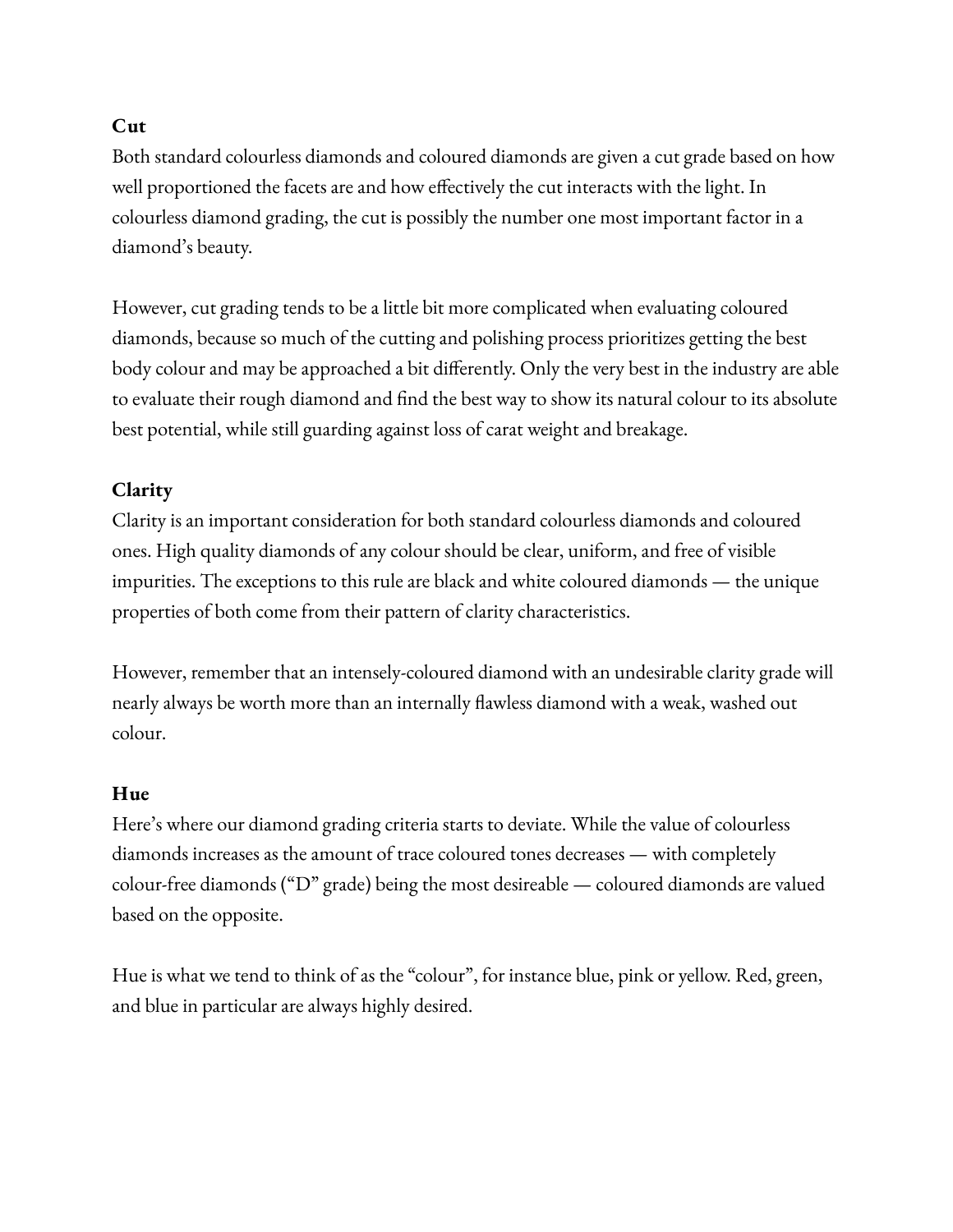Sometimes diamonds will be given a base color and a "secondary" one to describe the hue in more detail — for example, "purplish red", "greyish blue", "greenish yellow". This helps gemologists cover the entire spectrum of rainbow colors.

#### **Tone**

This refers to the relative light and darkness of the colour, for instance light blue or deep blue. Generally mid-range tones towards slightly darker are most popular, but as long as the colour is bright and intense the tone is largely a matter of personal preference. Note, however, that black and white diamonds do not receive a "tone" grade as they represent and encompass only one polarity of darkness and light.

#### **Saturation**

Probably the most important grading characteristic for coloured diamonds, saturation refers to the intensity of the colour. Bright, vivid, eye-catching colour will always be more valuable than dim, watery colours, no matter where the stone lands in the other grading considerations.

In a coloured diamond grading report, these three colour characteristics — hue, tone, and saturation — come together into an overall colour grade. While there can be some overlap, most coloured diamonds will fall under the terms Fancy, Fancy Light, Fancy Intense, Fancy Vivid, Fancy Deep, and Fancy Dark, with Vivid and Deep being the most valuable. This will then be followed by the hue to reach the final colour grade, for instance Fancy Deep Blue.

#### **Beautif ul, Valuable, and Always in Style**

As you can see, the "fancy" coloured diamond industry is a booming collector's club, full of one-of-a-kind wonders, red carpets, family curses, and high-profile auctions. Coloured diamonds are some of the most reliable investments you can make, as their value consistently increases with every passing year. Their incredible rarity, as well as their appeal to a new generation that values individuality, innovation, and self-expression, ensures that coloured diamonds continually sell for millions of dollars per carat at auctions that gain worldwide exposure.